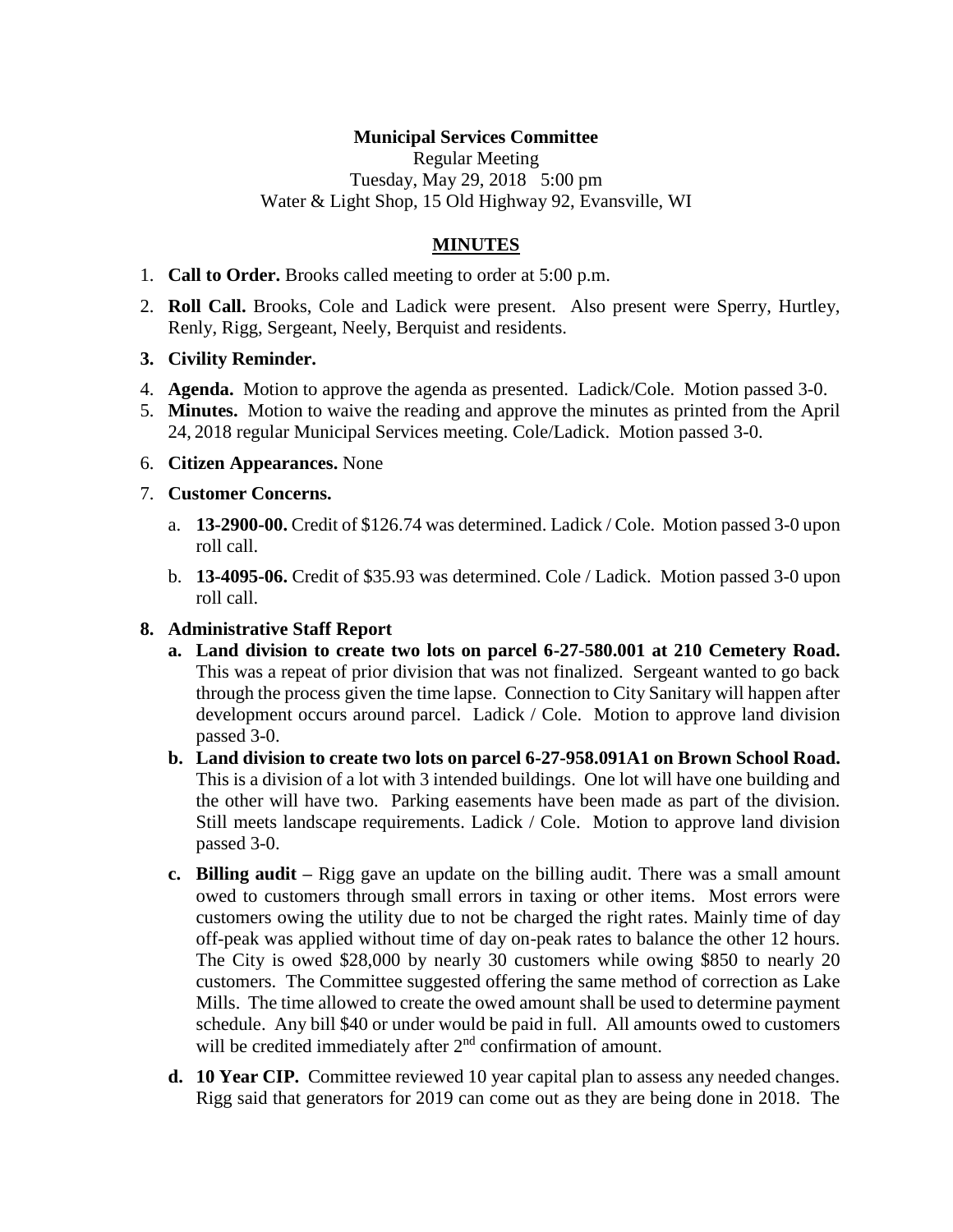energy efficiency program should be the charging stations for \$10,000 with \$5,000 from grants. Brooks asked for a re-ranking of the top ten streets needing repair. Committee will reassess this the next few months going into 2019 budget.

- e. **CMAR.** Motion to recommend to Common Council resolution 2018-16, Resolution Documenting Review and Approval of the 2017 Compliance Maintenance Annual Report. Brooks / Cole. Motion passed 3-0.
- **9. Director Report**
	- **a. Parks and Recreation Report** Grass seed has been planted at Westside Park. Mowing has begun. Summer help started the  $21<sup>st</sup>$ . Bathrooms had some repairs due to weather changes and pipes freezing.
	- **b. AMI Project (Placeholder) –** Sperry gave an update. There are 884 meters left to replace in electric. Sperry asked about how many auto disconnect meters to install or order. Committee suggested following the same pattern as before. The meters in hard to reach or read places, customers who are routinely disconnected, fenced off areas and other locations that create difficulties get auto disconnect meters.
	- **c. Updates on water wells –** Communication with the DNR on the mixing plan continues. Consent letter is to be signed and sent in to the DNR.
	- **d. Grounds, Equipment and Buildings.** Renly reported on the sewer camera costs. There was little difference in price. More discussion on shared equipment occurred. Use of County crack filler or the City buying one occurred.

## **10. City Engineer Report**

- **a. Westfield Meadows & Windmill Ridge (Placeholder)** Berquist reported that Berg filled and seeded some areas and there are still some minor ponding issues.
- b. **WWTP (Placeholder)** Mobilization will occur June 1.
- c. **Franklin/Jackson/Kinsey reconstruction** Full scale start is the following Monday. Site prep work this week. Removal of concrete at the Bauer property on East Main had started.
- **d. Westside Booster Station** Committee reviewed the booster station options from Town and Country Engineering. The Committee discussed the merits and methods of payment for improving water pressure in the west end of town and future area of development. The Committee agreed that the likely scenario is the City would build the infrastructure and use new users as well as charges to developers to pay the majority of the costs. Motion to accept the study and recommend the construction of a booster station was made. Brooks / Ladick. Motion passed 3-0.

# 11. **WPPI Report.**

a. **Written report.** Use of car charging stations was discussed. The Chamber of Commerce is in support of installing a station. Renly asked that conduit should be installed at the Montgomery Court Parking lot for future car charging stations. Neely continues to meet with local residents needing assistance with energy conservation or having questions about their bills. The utility and school district continue to work at